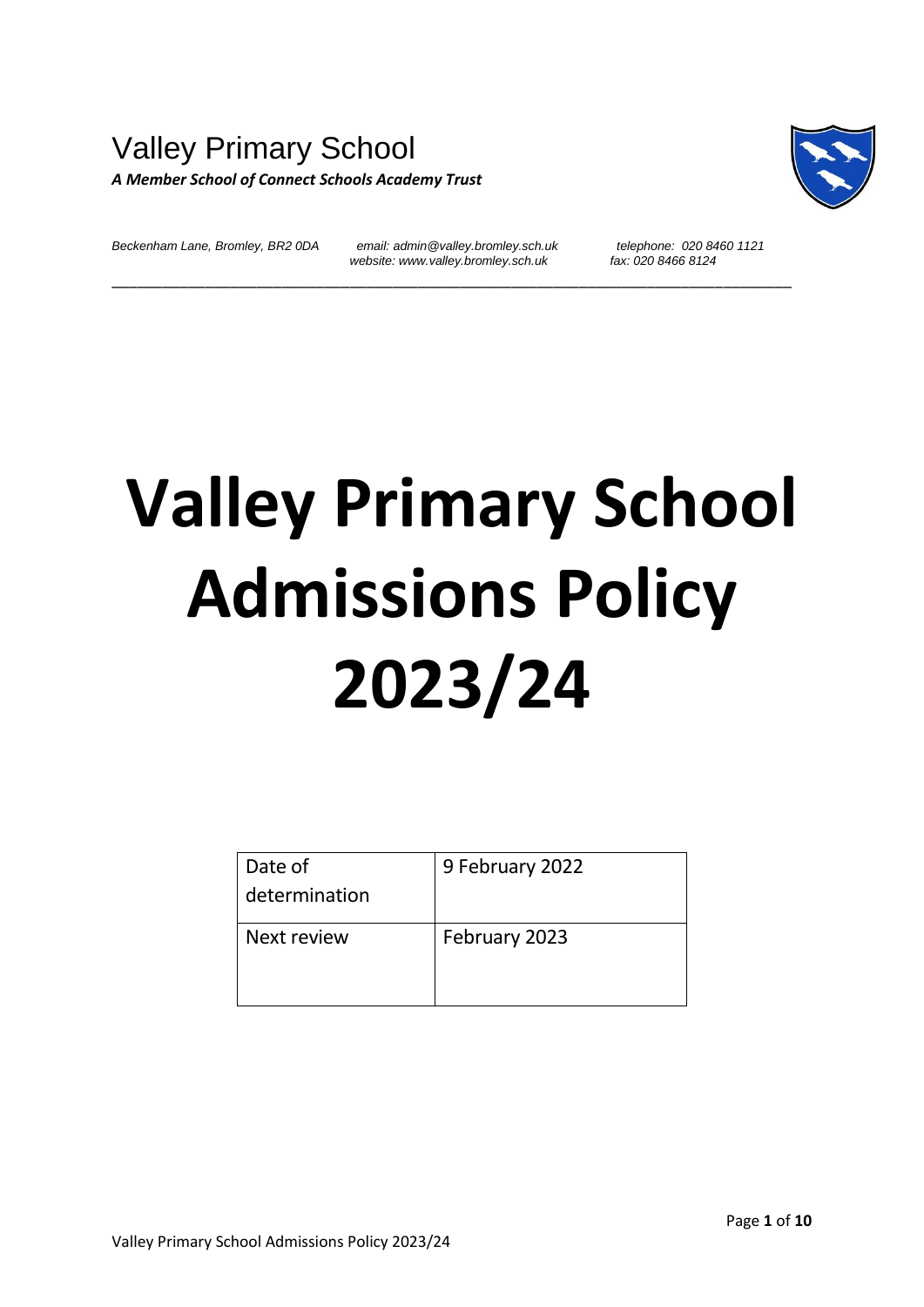# **1 Introduction**

- 1.1 Valley Primary School (**School**) is a primary academy located in Bromley. It is part of Connect Schools Academy Trust (**Trust**), a multi academy trust.
- 1.2 Admission to all state funded schools is governed by the School Admissions Code 2021 (**Code**). Under the Code, the Trust is the 'Admission Authority' for the School, and has a legal duty to formally determine the 'admission arrangements' for each year's intake in accordance with the requirements of the Code.
- 1.3 The Trust Board determines the admission arrangements each year annually at a meeting of the Board of Trustees.
- 1.4 This policy and all other admission related documents referred to herein and used during the admission process, together form the School's admission arrangements. Any proposed changes to the admission arrangements are subject to statutory consultation before they can be determined. Determined admission arrangements can only be varied in specific circumstances, and usually only with Secretary of State consent.

# **2 Definition of a 'Parent'**

2.1 In this policy and in education law, the definition of a 'parent' includes a natural or adoptive parent of the child (regardless of whether they child lives with them, has contact with them, or they have parental responsibility for the child). It also includes a person who is not a natural or adoptive parent of the child, but who has care of and/or parental responsibility for the child.

# **3 Inclusivity and Equality**

3.1 The School is fully inclusive and welcome applications for the admission of children with special educational needs (**SEN**), physical, mental or behavioural disabilities and other protected characteristics defined by the Equality Act 2010. The School's admission arrangements are determined and implemented with its equality duties in mind, including the public sector equality duty (**PSED**).

#### **4 Children with an Education Health and Care Plan (EHC plan)**

- 4.1 Children with an EHC plan are admitted to school under separate statutory procedures managed by their home Local Authority, not under this policy.
- 4.2 Parents of children with an EHC plan who would like their child to have a place at the School must therefore discuss this with their home Local Authority so that they can propose to name the School in the child's EHC plan and consult the School on suitability.
- 4.3 Where a Local Authority names the School in a child's EHC plan, the child must be admitted. Where this happens in the normal admission round (i.e. entry to Reception Year in September), these children will be allocated places within the published admission number (**PAN**) first, reducing the number available for other children. At all other times, children with an EHC plan naming the School will be admitted even where this means the PAN will be exceeded.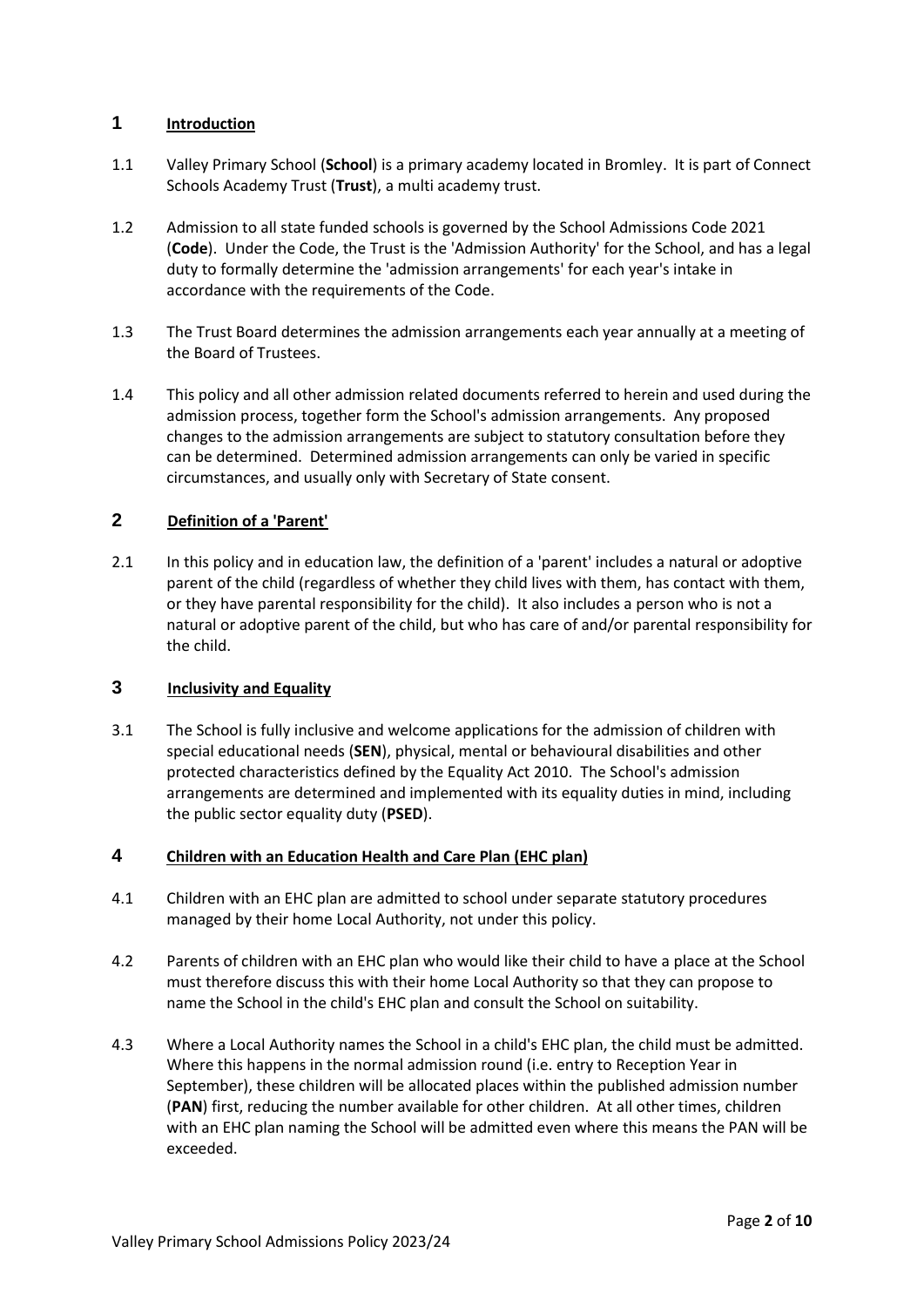## **5 Published Admission Number (PAN)**

5.1 The PAN for **Reception Year** is **60** pupils.

#### **6 Oversubscription Criteria for Reception Year**

6.1 Where there are more applications than places available, the order in which places will be allocated will be as follows:

#### 6.1.1 **Looked after and previously looked after children**

A looked after child is a child who is (a) in the care of a local authority, or (b) being provided with accommodation by a local authority in the exercise of their social services functions (see the definition in Section 22(1) of the Children Act 1989) at the time of making an application to a school.

A previously looked after child means such children who were adopted (or subject to child arrangements orders or special guardianship orders) immediately following having been looked after and those children who appear to the admission authority to have been in state care outside of England and ceased to be in state care as a result of being adopted.

A child is regarded as having been in state care outside of England if they were in the care of or were accommodated by a public authority, a religious organisation, or any other provider of care whose sole or main purpose is to benefit society.

Applications in this category must be accompanied by a signed letter from the child's social worker or former social worker confirming their status.

## 6.1.2 **Children with an exceptional social and/or medical need, or who have a close family member with an exceptional social and/or medical need**

For inclusion in this category, either the child or a close family member living with the child at the child's home address, must have an exceptional social and/or medical need **which means that only Valley Primary School is suitable for the child to attend, and no other local school is suitable**, supported by an appropriate professional.

For the purpose of this category, a 'close family member' is a parent (as defined by this policy), or a sibling (as defined by this policy) or grandparent who, in either case, lives with the family as a dependent of the applicant child's parent.

Applications in this category must be accompanied by a completed Exceptional Social and/or Medical Need Supplementary Information Form, to be received by the application deadline. Where the parent has the exceptional social and/or medical need, **that parent must complete this form and the application form giving only their own details only - no details of the other parent must be provided**.

Part A must be completed by the parent, and Part B must be completed, signed,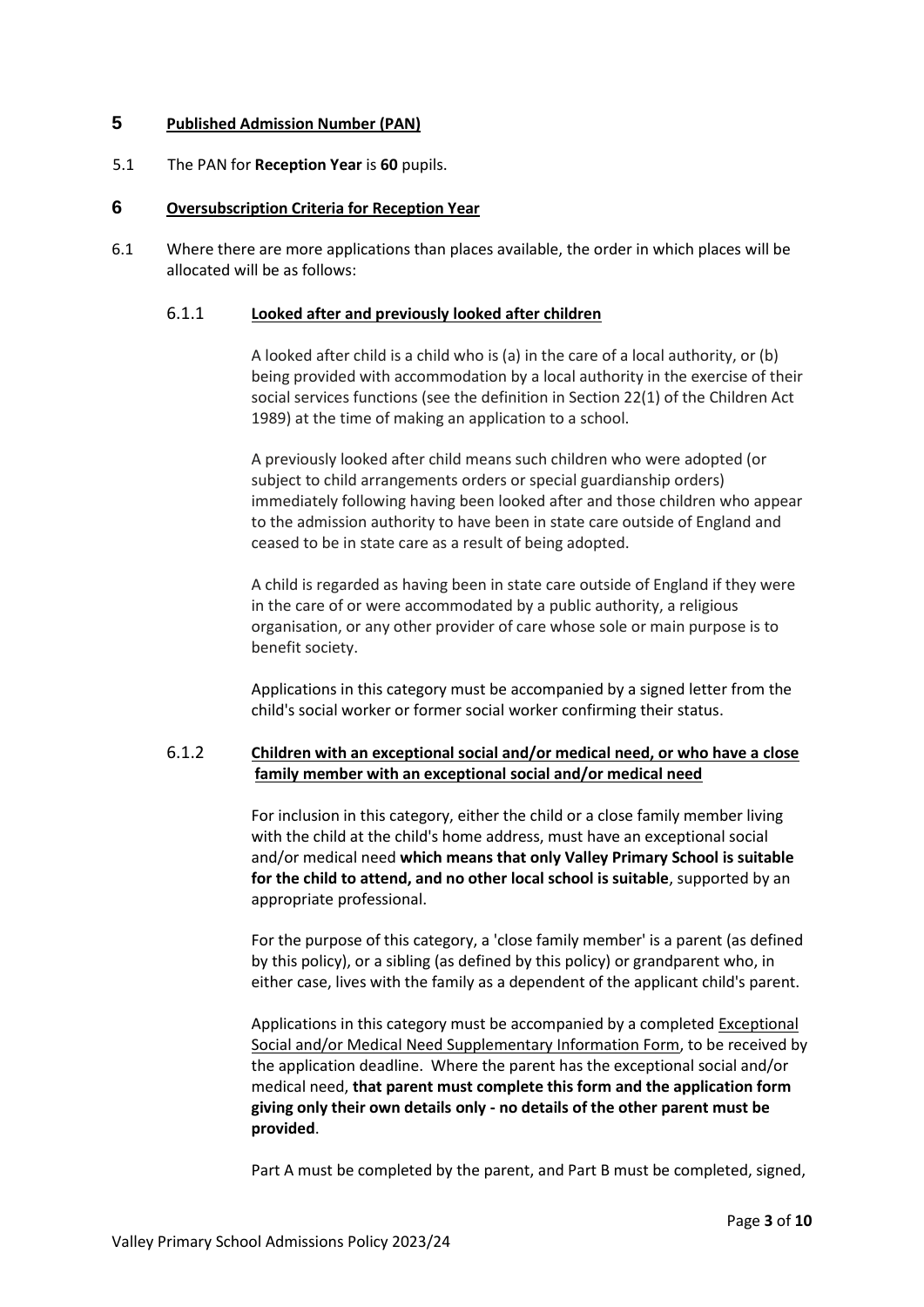dated and stamped by an appropriate professional (e.g. GP, hospital consultant, psychiatrist, psychologist, social worker or similar professional). This form is available to download on the School's website, or in hard copy format from the School's main office.

#### 6.1.3 **Children with a sibling at Valley Primary School**

For inclusion in this category, the sibling must attend Valley Primary School at the time of application/the application deadline **and** when the applicant child is admitted.

For the purpose of this category, a 'sibling' is a full sibling (sharing both parents), a half sibling (sharing one parent), an adopted sibling, a long term foster sibling (i.e. not a temporary placement), a step sibling (one child's parent married to the other child's parent), or a child of their parent's cohabiting partner. In all cases, the sibling must live at the child's home address (as defined by this policy) as part of the same core family unit. For the avoidance of doubt, a child of a friend or extended family member (e.g. cousin) will **not** be a 'sibling' for this purpose, even if they live at the same address as the applicant child.

For inclusion in this category, parents must state the sibling's details in the application form.

#### 6.1.4 **Children of staff members employed at Valley Primary School**

The staff member must be employed by the Trust on a permanent contract and based at Valley Primary School for more than 50% of their normal working hours each week during term time. They must also have been:

- Employed by the Trust at the School for at least two years at the time of application; **and/or**
- Recruited to fill a vacant post for which there was a demonstrable skill shortage.

Members of staff employed in the Connect Central Team can apply to the School that is their main employment base at the time of the application.

For the purpose of this category, a 'child' of a staff member is their natural or adopted child (whether they live with the staff member or elsewhere) and/or their step-child or child of their cohabiting partner (where they live and sleep with the staff member at their home address for more than 50% of their time from Sunday to Thursday night during term time). For the avoidance of doubt, a step-child or child of a cohabiting partner living elsewhere will **not** be eligible for a place under this category.

Applications in this category must be accompanied by a completed Children of Staff Supplementary Information Form, to be received by the application deadline. **The employed parent must complete this form and the application form giving only their own details only - no details of the other parent must be provided**.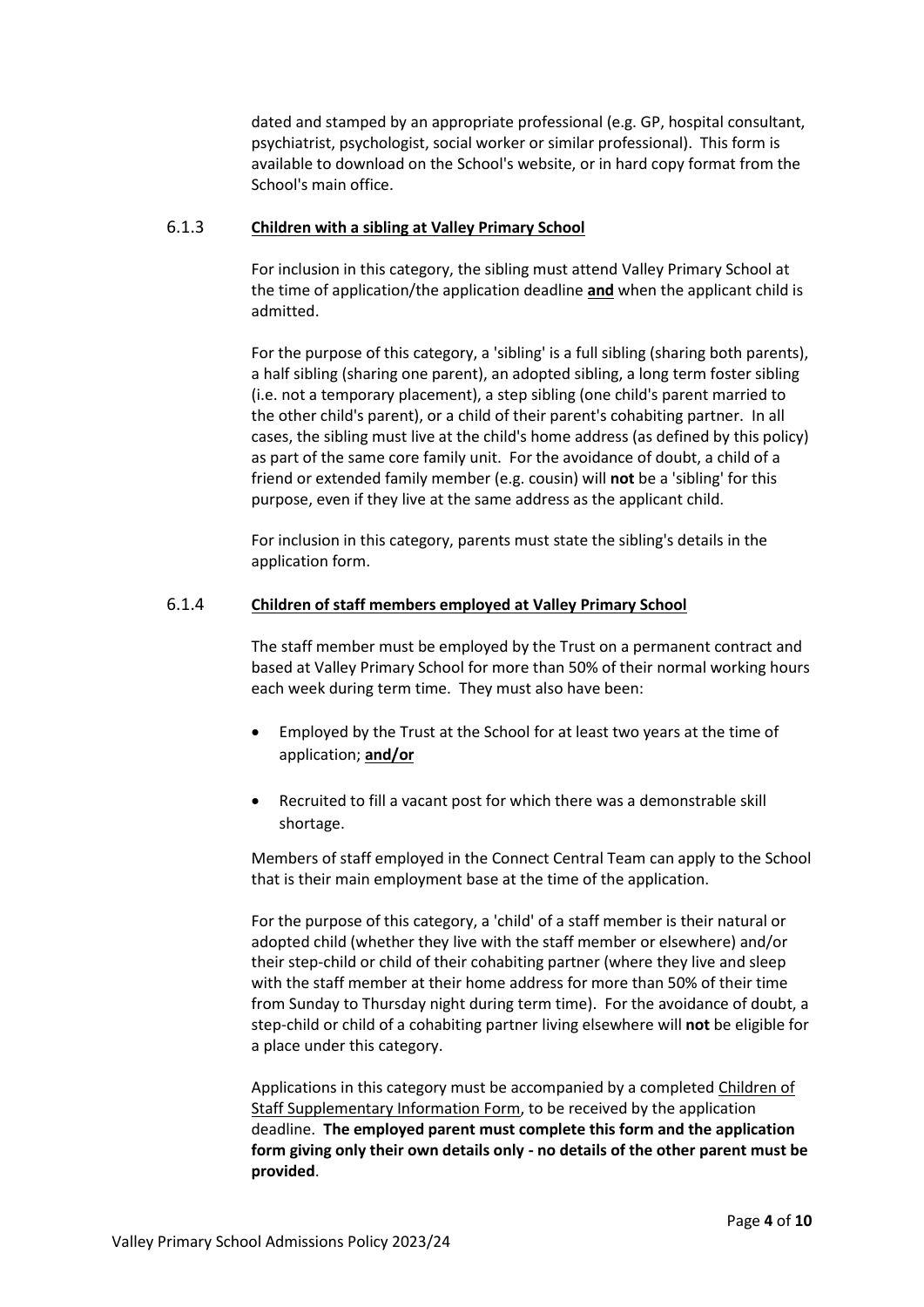Part A must be completed by the parent, and Part B must be completed, signed and dated by the parent's HR Manager. This form is available to download on the School's website, or in hard copy format from the School's main office.

## 6.1.5 **All other children**

This category will include all children who do not fall into any of the oversubscription categories above.

## **Tie Breaker**

- 6.2 Where there are more applications than places remaining in any of the oversubscription categories, the order in which places will be allocated will be determined by the distance between the child's home address (as defined by this policy) and the School, with those living nearest receiving highest priority.
- 6.3 Distances will be measured in a straight line from the easting and northing co-ordinates for the child's home address, using Ordnance Survey address point data, to the easting and northing coordinates for the school, using the Council's electronic measuring system which relies on Ordnance Survey GIS references.
- 6.4 Where the child lives in a multi-dwelling building (for example, an apartment block), distance will be measured from same point in the building so that the distance will be the same for all children living there.
- 6.5 Where two or more children live an equal distance from the School (including where they live in the same multi-dwelling building), the order in which places are allocated will be determined by random allocation supervised by someone who is independent of the School.

# **7 Child's Home Address**

- 7.1 The child's home address is the residential (not business) address of their parent (as defined in this policy) at which they live and sleep for more than 50% of their time from Sunday to Thursday night during term time. It will usually be the address at which they are registered with their GP, hospital, dentist and/or optician, and/or where Child Benefit/Child Tax Credit (if eligible) is claimed, at the time of application.
- 7.2 Where any uncertainty arises in respect of the child's home address, the School reserves the right to seek documentary evidence to determine which address meets the definition stated above. For the avoidance of doubt, it is the address which meets this definition that will be used to process the application, not the address the parent would like to be used.
- 7.3 Applications for the admission of children of UK Armed Forces personnel with a confirmed posting to the area, or Crown servants returning from overseas to live in the area, will be accepted and processed before the family moves house, as long as the application is accompanied by an official letter giving a relocation date and a Unit postal address or quartering area address for use in applying the oversubscription criteria.

#### **8 Statutory Maximum Infant Class Sizes**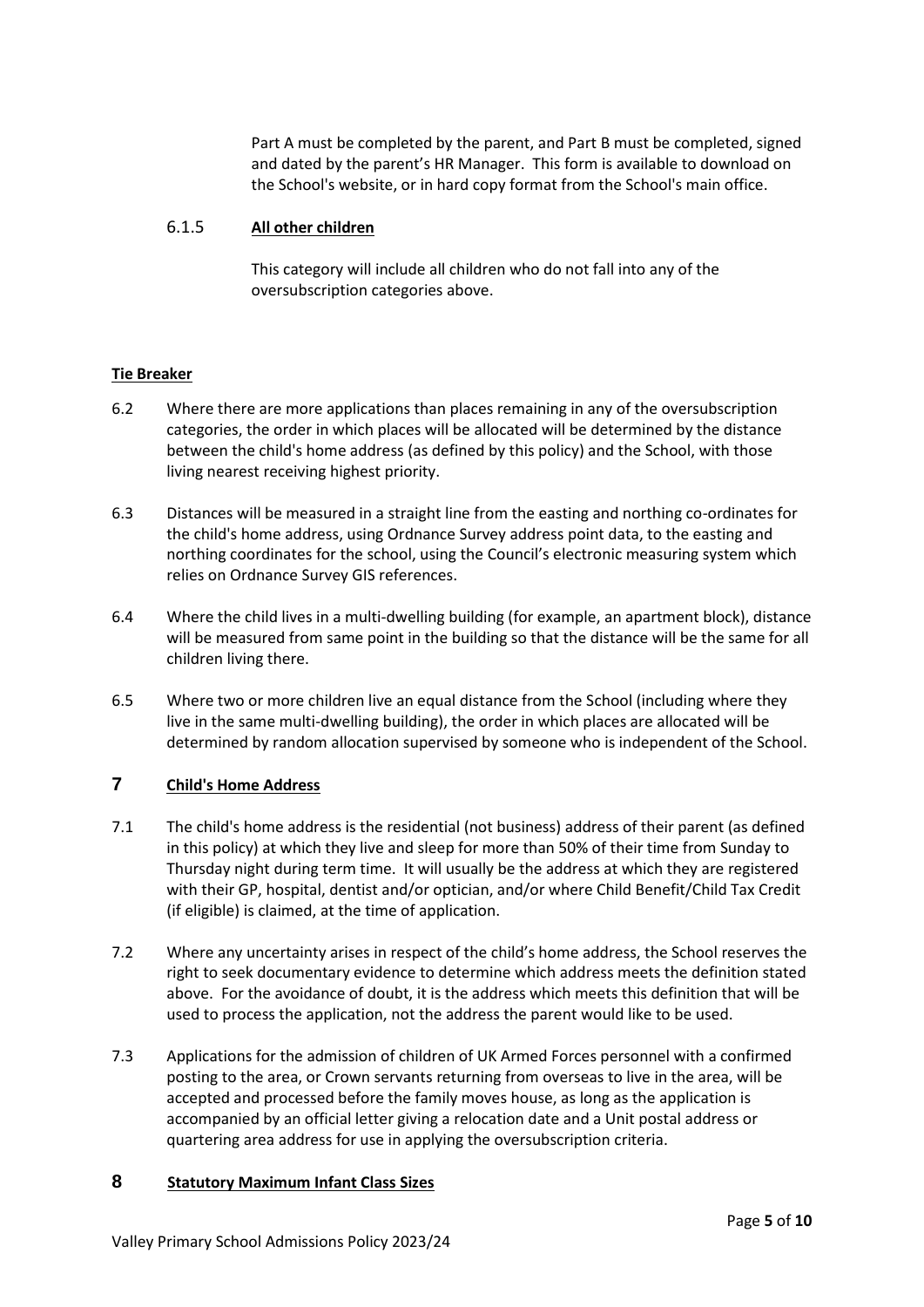- 8.1 The statutory maximum infant class size for Reception Year, Year 1 and Year 2 is 30 pupils per teacher.
- 8.2 However, some children may still be admitted where this would result in a class size exceeding the statutory maximum. These categories are set out in regulations and summarised at Paragraph 2.15 of the Code. Where this happens, the additional pupils are 'excepted pupils' who do not count towards the class size until it falls back to 30, when they will no longer be regarded as 'excepted pupils'.

# **9 Twins, Triplets and Siblings of a Higher Multiple Birth (Reception Year to Year 11 Only)**

9.1 Where a twin, triplet(s) or sibling(s) of a higher multiple birth achieves a place at the School within the PAN in the normal way, but their twin, triplet(s) or sibling(s) of a higher multiple birth does not achieve a place, the School will admit their twin, triplet(s) or sibling(s) of a higher multiple birth even where this means exceeding the PAN] as 'excepted pupils' (see above).

# **10 Application Procedure for Admission to Reception Year in September**

- 10.1 Applications for admission to Reception Year in September are known as applications made 'in the normal admission round'.
- 10.2 Applications in the normal admission round must be made **directly to the child's home Local Authority (Bromley Council)** by completing and submitting a Common Application Form (**CAF**), which is available to download/complete online via the Bromley Council website [www.bromley.gov.uk,](http://www.bromley.gov.uk/) by the application deadline. Parents must state a preference for the School in the CAF.
- 10.3 Parents should carefully consider the oversubscription criteria stated above to determine whether other documentation must be submitted in support of the application. This documentation must be submitted to Bromley Council **by the application deadline**. If not, the child will be placed in the next oversubscription category that applies.
- 10.4 The application deadline for admission to Reception year in the normal admission round is **Sunday 15 January 2023.**
- 10.5 National Offer Day for admission to Reception Year in the normal admission round is **16 April 2023 or the next working day where 16 April falls on a weekend or a bank holiday.**
- 10.6 Applications received after an application deadline will be treated as **late applications**, which means they will be processed after all on-time applications have been processed and places allocated thereby reducing the chances of the child being offered a place.

# **11 Application Procedure for In-Year Admission (Mid-Year/Other Year Groups)**

11.1 Applications for admission to Reception Year other than in September, and to Years 1 to 6 at any time, are known as applications made 'outside the normal admission round' or 'in-year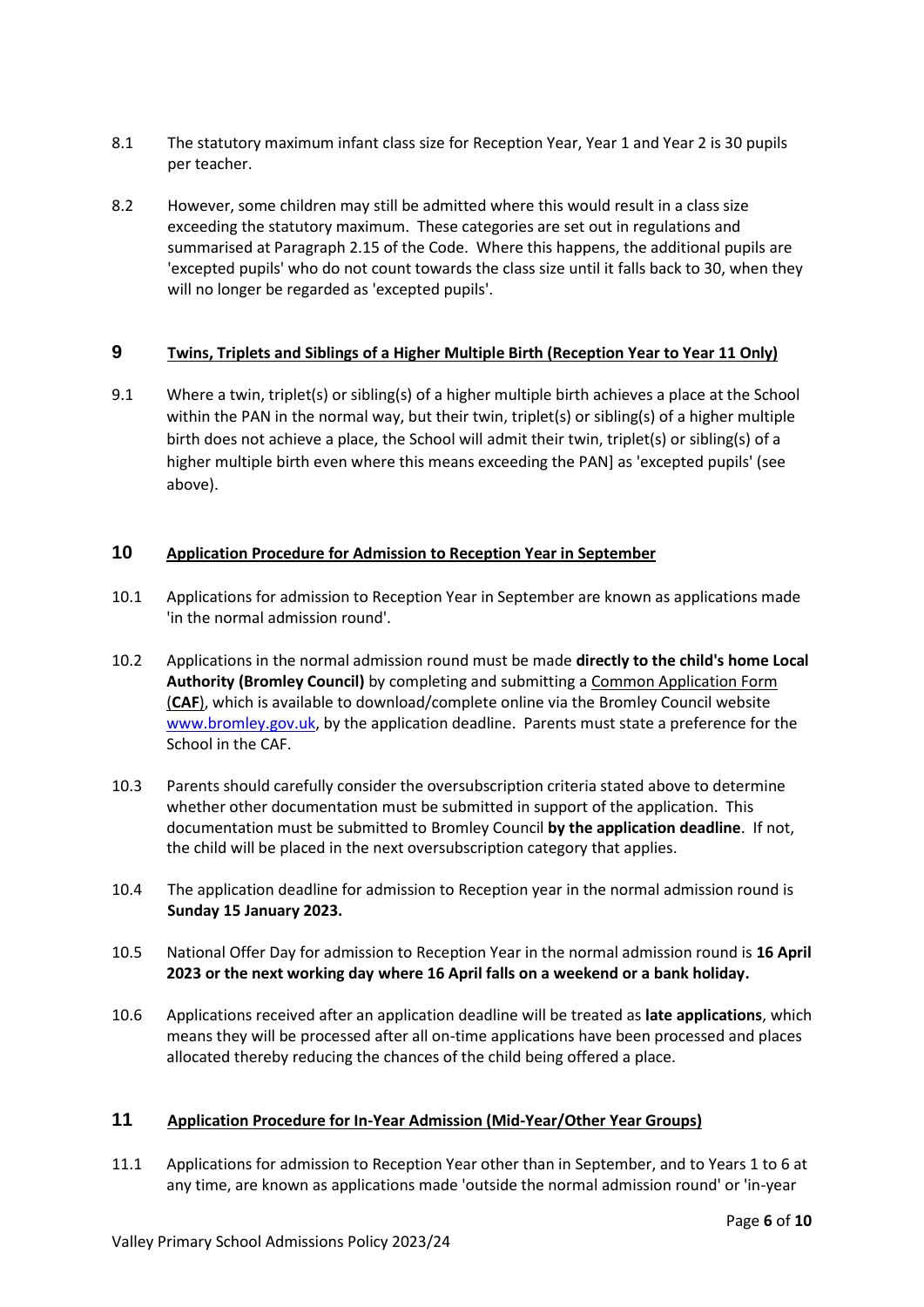admission'. The School chooses to outsource applications for in-year admission to London Borough of Bromley.

- 11.2 Applications for in-year admission must be made **to the London Borough of Bromley**, by completing an In-Year Common Application Form (**ICAF)** and submitting it to them. This form and further guidance on the process is available on the London Borough of Bromley's website, which can be accessed [here.](https://www.bromley.gov.uk/site/)
- 11.3 Parents should carefully consider the oversubscription criteria stated above to determine whether other documentation must be submitted in support of the application. This documentation must be submitted at the same time as the application, or the child will be placed in the next oversubscription category that applies.

# **12 Waiting List**

- 12.1 The School is required to maintain a waiting list for children who are unsuccessful in achieving a place in Reception Year until 31 December following entry to the School.
- 12.2 Waiting lists are held and managed by Bromley Council.
- 12.3 The waiting list is ranked strictly in accordance with the oversubscription criteria set out in this policy, and not by reference to the date that the child's name was added to the list. This means that a child's name can go down as well as up the waiting list as more names are added.
- 12.4 Children placed at the School under the Local Authority's Fair Access Protocol will take priority over children on the waiting list.

# **13 Statutory Right of Appeal**

- 13.1 Parents have a statutory right of appeal against the refusal of a place at the School. This applies to all year groups.
- 13.2 Full details of the statutory right of appeal will be set out in the formal letter notifying parents of the refusal of a place, including the deadline for lodging an appeal.
- 13.3 The School will publish an appeals timetable for appeals against the refusal of a place in the normal admission round alongside this policy on or before 28 February in the year in which offers are made.

#### **14 Deferred Entry and Part-Time Attendance in Reception Year**

14.1 All children are entitled to a full-time place in Reception Year in the September following their fourth birthday. Children do not, however, reach compulsory school age (CSA) until one of three prescribed dates following their fifth birthday as follows:

| Born on or between:         | Prescribed date the child reaches CSA: |
|-----------------------------|----------------------------------------|
| 1 September and 31 December | ∣31 December                           |
| 1 January and 31 March      | l 31 March                             |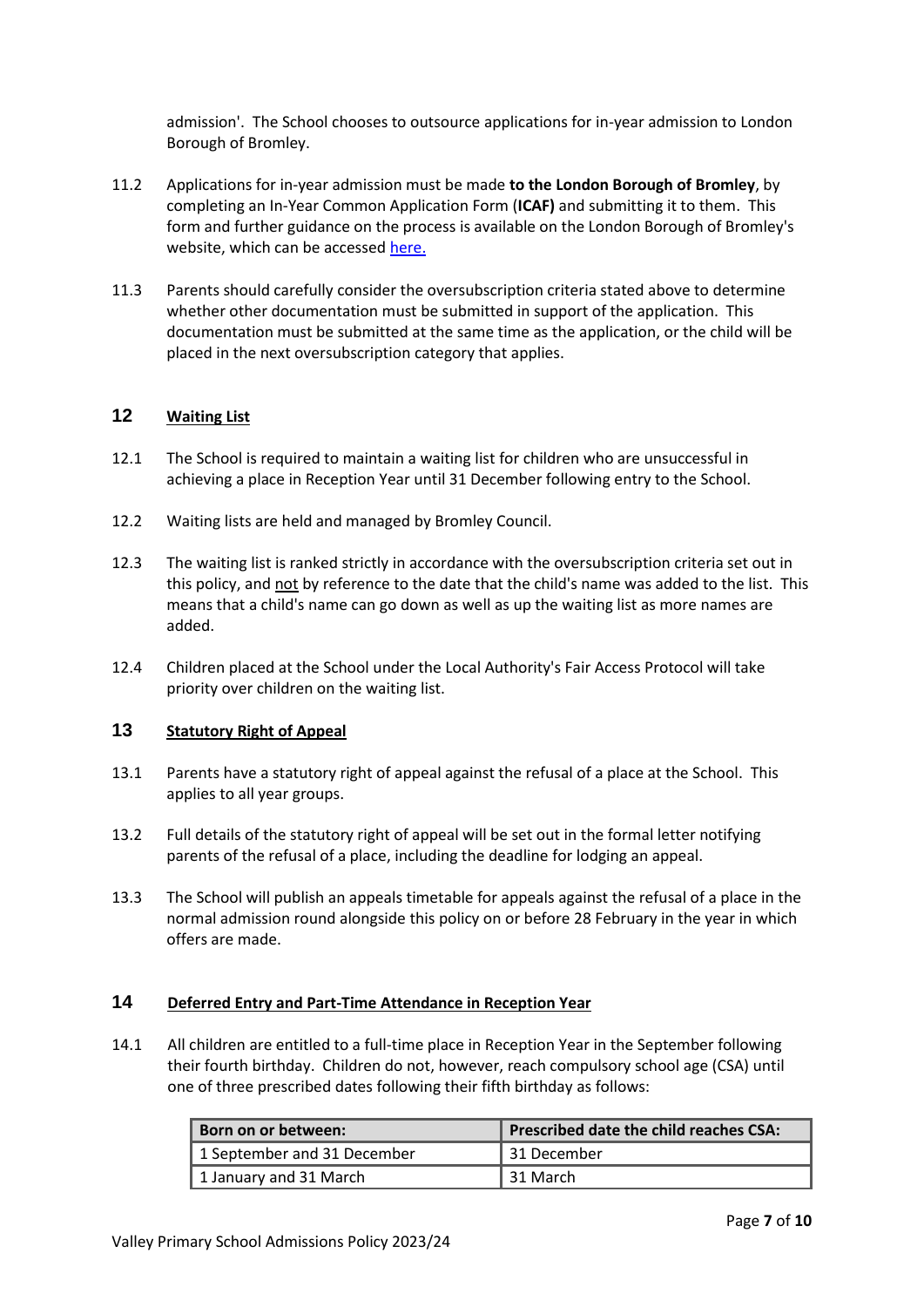| 1 April and 31 August (called 'summer | 31 August (one school year later) |
|---------------------------------------|-----------------------------------|
| born children')                       |                                   |

- 14.2 Parents have a right to decide that their child will not start school until they reach CSA, which is known as 'deferred entry' (or 'delayed entry' in the case of 'summer born children' see below). The School has no discretion to refuse to allow this.
- 14.3 Where parents choose to defer entry until later in the school year, the School will hold their place in Reception Year for them, rather than giving it to another child, for a maximum of two terms (i.e. until the Easter end of term holiday). Places cannot be deferred or retained beyond this point.
- 14.4 Parents also have a right to decide that their child will attend school part-time until they reach CSA. The right can be exercised throughout the school year (i.e. all three terms) and be combined with the right to defer. For example, a child born on 25 January could defer starting school until the first day of term after the Christmas and New Year break, and then attend part-time until after the Easter break.
- 14.5 Where parents want to defer their child's entry and/or choose for them to attend school part-time, they should apply for a place in the normal way and, once they have accepted the offer of a place, let the School know their decision, ideally in writing. There is no requirement to give reasons.

# **15 Delayed Entry for Summer Born Children**

- 15.1 Children born between 1 April and 31 August (known as 'summer born children') do not reach CSA until 31 August, and are therefore not legally required to start school until one school year after they became entitled to a full-time place in Reception Year.
- 15.2 Parents of summer born children can defer their child's place for one or two terms and/or choose for their child to attend part-time throughout the school year, as set out above. However, they cannot defer their child's place for a whole school year and still retain it. If they do not want their child to start school at all until the following year, they must refuse the offer of a place and apply for admission again the next year.
- 15.3 However, where a summer born child is admitted one school year later than usual, the default position is that this would be to Year 1 with their normal age group. This means a) they will have missed Reception Year entirely, and b) they will only be offered a place if there is one available in Year 1, which is uncommon.
- 15.4 Parents may, however, ask the admission authority for a school for permission for their child to be admitted one year later than usual, outside their normal age group, to Reception Year. The procedure for making these requests is set out below. Parents should note that, in contrast to deferred/delayed entry and part-time attendance, they do not have a right to decide that their child will be admitted outside their normal age group - this is at the discretion of the admission authority for the school concerned.
- 15.5 Parents are strongly encouraged to make their requests in a timely manner, ideally well in advance of any application deadlines, so that they can obtain a decision in principle which will enable them to make informed decisions when they subsequently apply for admission.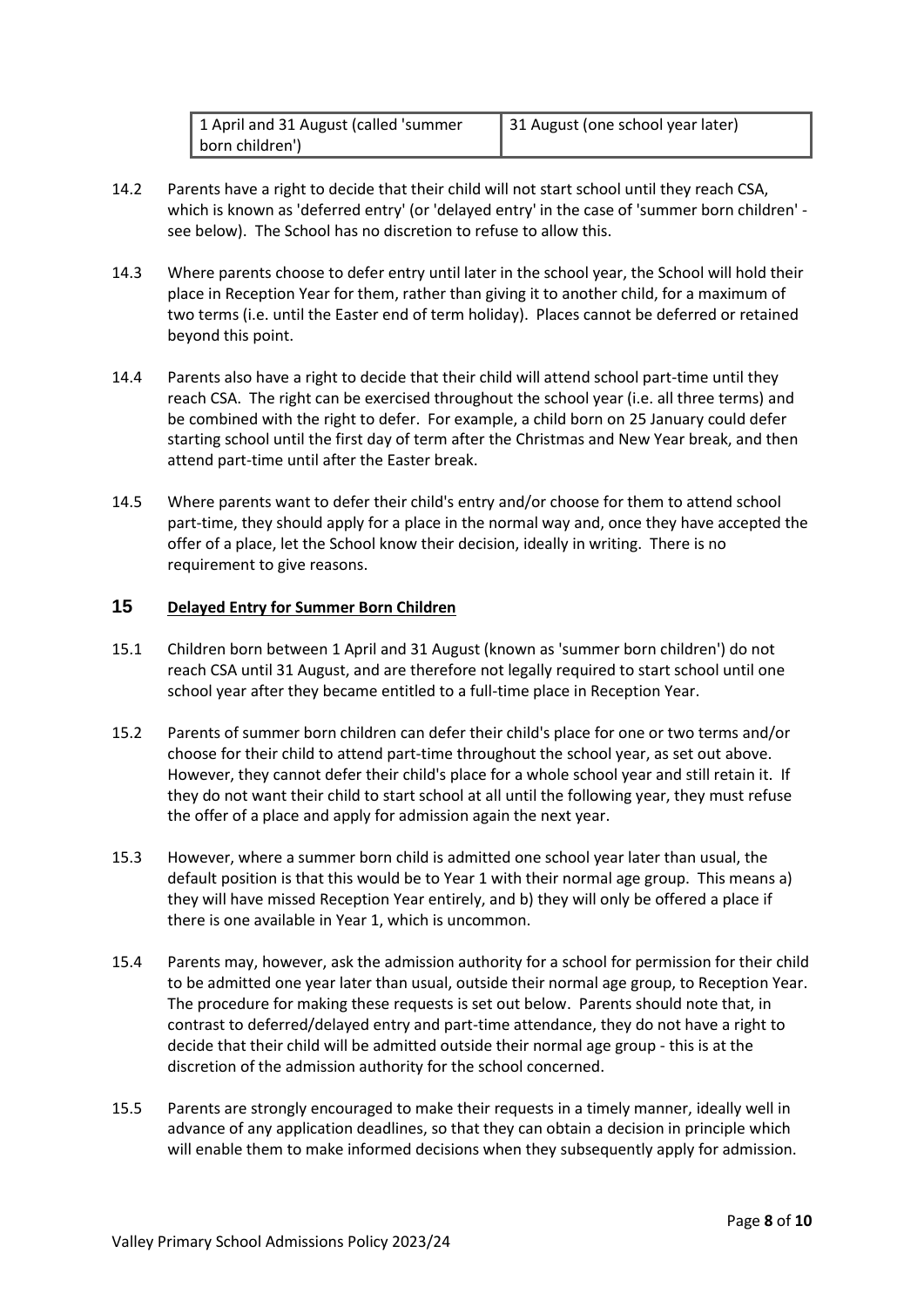#### **16 Requests for Admission Outside Normal Age Group**

- 16.1 Parents have a right to ask that their child is admitted to a year group other than their normal year group at the School. This may be to a year group below or above, and there may be a variety of reasons for making this request.
- 16.2 However, parents do not have a right to decide that their child **will** be admitted outside their normal age group. Such requests must be considered by the Connect Schools Academy Trust Admissions Committee, which will decide whether or not to agree the request **in principle**, or refuse the request, taking into account the factors set out below. Requests for admission outside normal age group are not applications for admission, which must still be made in the usual way.
- 16.3 The Connect Schools Academy Trust Admissions Committee will make decisions on the basis of **the circumstances of each case** and in the **best interests of the child concerned**, taking into account the parents' views, information about the child's academic, social and emotional development, the child's medical history and the views of their medical professionals, whether they have previously been educated or attended nursery out of their normal age group, and whether they may naturally have fallen into a lower age group, if it were not for being born prematurely. They will also take into account the views of the Headteacher of the School and, where provided, of any current or previous school. This is not an exhaustive list, and parents may put forward any matters for the Admission Committee to consider.
- 16.4 Parents should complete a Request for Admission Outside Normal Age Group Form and submit it with any supporting documents to the School marked for the attention of the Clerk to the Admission Committee. This form is available to download on the School's website or in hard copy from the School's main office.
- 16.5 In all cases, the Connect Schools Academy Trust Admissions Committee will notify parents of the outcome of their request in writing, explaining its reasons in sufficient detail for parents to understand why it came to that decision. Where the request is agreed in principle, the letter should accompany the application for admission subsequently made for a place at the School.
- 16.6 Parents do not have a statutory right of appeal against a refusal of a request for admission outside normal age group, but they may submit a complaint under the School's published Complaints Policy if they do not believe the request was dealt with properly.

# **17 Valley Primary Nursery**

17.1 Parents of children who attend Valley Primary Nursery must apply for a Reception place in the main school through the Bromley Co-ordinated Primary Admission process. Children are not automatically given a place in Reception as a result of attending the nursery.

#### **18 Review and determination of the School's admission arrangements**

18.1 The term 'admission arrangements' means *"The overall procedure, practices and oversubscription criteria used in deciding the allocation of school places including any device*